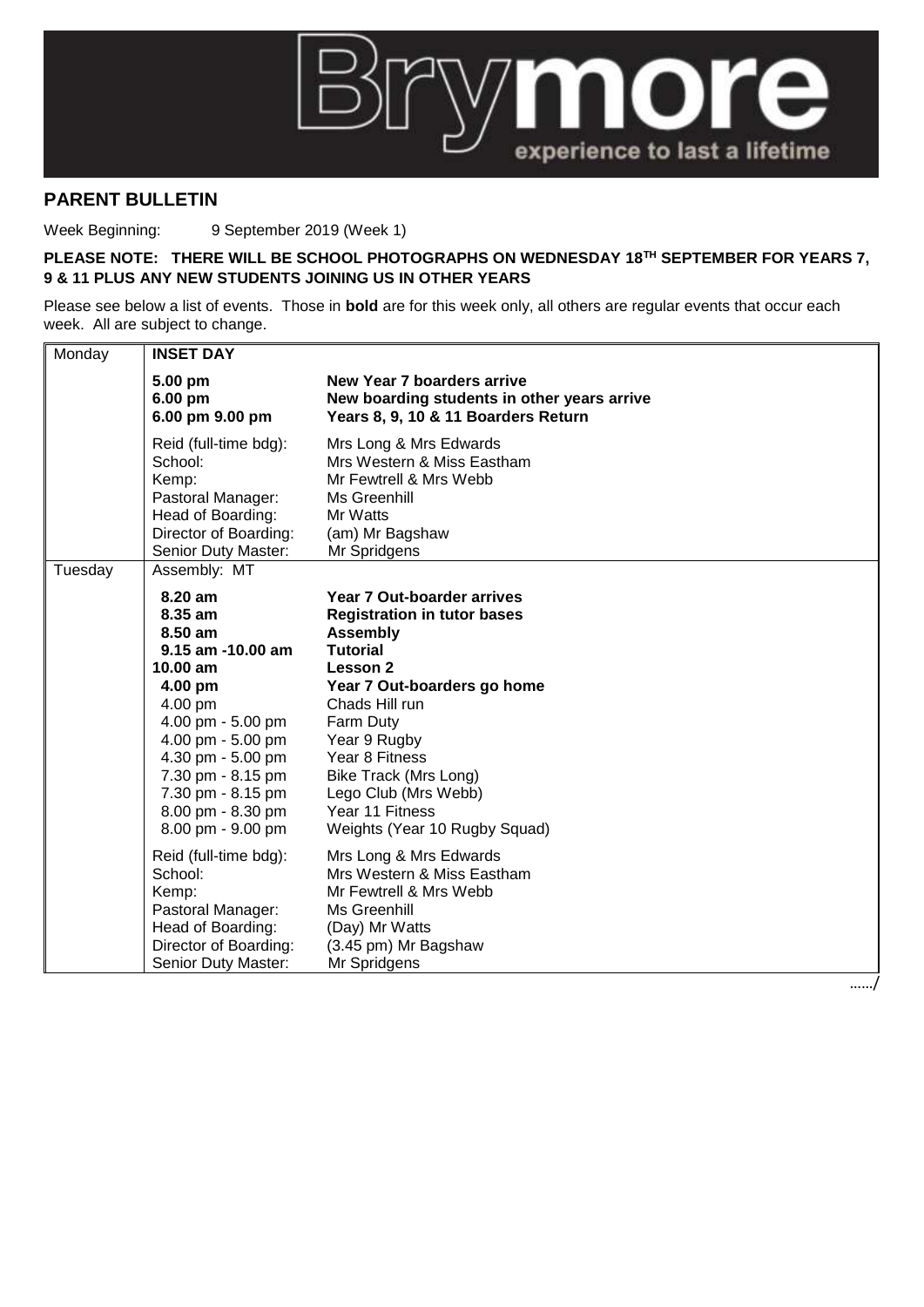| Wednesday | 4.00 pm                                      | Chads Hill run                                                                        |
|-----------|----------------------------------------------|---------------------------------------------------------------------------------------|
|           | 4.00 pm - 5.00 pm                            | Farm Duty                                                                             |
|           | 4.00 pm - 5.00 pm                            | Garden Duty                                                                           |
|           | 4.00 pm - 5.00 pm                            | Year 7 & 8 Rugby                                                                      |
|           | 4.30 pm - 5.00 pm                            | Year 9 Fitness                                                                        |
|           | 7.15 pm - 8.00 pm                            | Games - Reid House (Mrs Edwards)                                                      |
|           | 7.30 pm - 8.30 pm                            | TBC Young Farmers Club - LRC                                                          |
|           | 7.30 pm - 9.00 pm                            | Weights (Year 10&11 Rugby Squad)                                                      |
|           | 7.45 pm - 8.30 pm                            | Athletics - MUGA (Invite Only)                                                        |
|           | 8.00 pm                                      | Year 7 Out-boarders go home                                                           |
|           | Reid (full-time bdg):<br>School:             | Mrs Long & Mrs Edwards<br>Mrs Western & Miss Eastham                                  |
|           | Kemp:                                        | Mr Fewtrell & Mrs Webb                                                                |
|           | Pastoral Manager:                            | Ms Greenhill                                                                          |
|           | Head of Boarding:                            | Mr Watts                                                                              |
|           | Director of Boarding:                        | Mr Bagshaw                                                                            |
|           | Senior Duty Master:                          | Mr Spridgens                                                                          |
| Thursday  | 4.00 pm                                      | Chads Hill run                                                                        |
|           | 4.00 pm - 5.00 pm                            | Farm Duty                                                                             |
|           | 4.00 pm - 5.00 pm                            | Garden Duty                                                                           |
|           | 4.00 pm - 5.00 pm                            | Year 11 Rugby                                                                         |
|           | 4.00 pm - 5.00 pm                            | All Years Hockey - MUGA                                                               |
|           | 4.15 pm - 5.45 pm                            | Bike Track (Member of staff TBC)                                                      |
|           | 4.15 pm - 5.00 pm                            | Air Hockey and PS4 Free play - School House (Miss Eastham)                            |
|           | 7.30 pm - 8.00 pm                            | Football - MUGA (Mr Fewtrell)                                                         |
|           | 7.40 pm - 9.10 pm                            | Circuits (Year 10 & 11 Rugby Squad)                                                   |
|           | 8.00 pm - 9.00 pm                            | Weights (Invite Only)                                                                 |
|           | 8.15 pm                                      | Year 7 Out-boarders go home                                                           |
|           | Reid (full-time bdg):                        | Mrs Long & Mrs Edwards                                                                |
|           | School:                                      | Mrs Western & Miss Eastham                                                            |
|           | Kemp:                                        | Mr Fewtrell & Mrs Webb                                                                |
|           | Pastoral Manager:                            | Ms Greenhill                                                                          |
|           | <b>Activities Tutor:</b>                     | Mr Blake                                                                              |
|           | Duty Master:                                 | Mr Ashton                                                                             |
|           | Head of Boarding:                            | Mr Watts                                                                              |
|           | Director of Boarding:<br>Senior Duty Master: | Mr Bagshaw<br>Mr Spridgens                                                            |
| Friday    | 3.45 pm - 4.45 pm                            | X-Box Freeplay - Reid House                                                           |
|           | 4.00 pm                                      | Chads Hill run                                                                        |
|           | 4.00 pm - 5.00 pm                            | Farm Duty                                                                             |
|           | 4.00 pm - 5.00 pm                            | <b>Garden Duty</b>                                                                    |
|           | 4.30 pm                                      | <b>Year 7 Hog Roast for Parents/Boys</b>                                              |
|           | 7.00 pm - 9.00 pm                            | Film Night - Reid House (Duty Staff)                                                  |
|           | Reid (full-time bdg):                        | Mr Bagshaw                                                                            |
|           | School:                                      | (am) Mrs Western                                                                      |
|           |                                              | (pm) Miss Eastham                                                                     |
|           | Kemp:                                        | (am) Mr Fewtrell                                                                      |
|           |                                              | (pm) Mrs Webb                                                                         |
|           | Pastoral Manager:                            | Ms Greenhill                                                                          |
|           | <b>Activities Tutor:</b>                     | Mr Blake (On call overnight)                                                          |
|           | Head of Boarding:                            | Mr Watts                                                                              |
|           | Director of Boarding:                        | Mr Bagshaw                                                                            |
|           | Senior Duty Master:                          | Mr Spridgens (On call - Overnight Duty)                                               |
| Saturday  | $9.30$ am $- 11.30$ am                       | Farmers Market, Junction 24 - £2 (Mrs Long)                                           |
|           | $2.30$ pm $-5.30$ pm                         | Rugby: North Petherton v- Devonport Services @ North Petherton RFU -<br>£2 (Mrs Long) |
|           | 4.00 pm                                      | Chads Hill run                                                                        |
|           |                                              |                                                                                       |
|           | Reid (full-time bdg):                        | Mrs Long                                                                              |
|           | Weekend Support:<br>Senior Duty Master:      | Mr Watts<br>Mr Spridgens (On call)                                                    |
|           | Matron:                                      | <b>Matron Trebble</b>                                                                 |
|           | <b>SLT Member:</b>                           | Mr Watts (On call)                                                                    |
|           |                                              |                                                                                       |